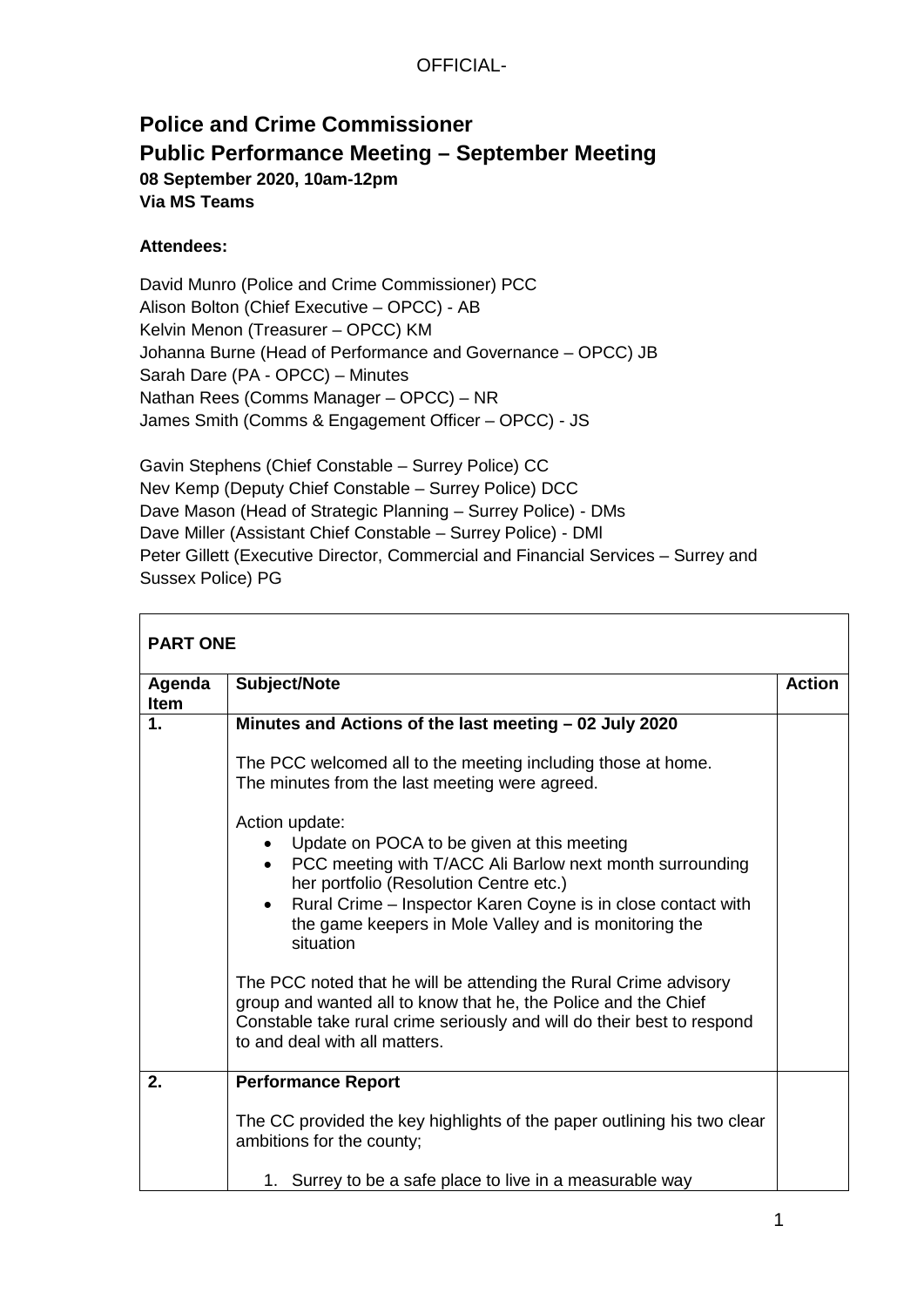| 2. Surrey to 'feel safe' to the residents who live here                                                                                                                                                                                                                                                                                                                                                                                                                                                             |  |
|---------------------------------------------------------------------------------------------------------------------------------------------------------------------------------------------------------------------------------------------------------------------------------------------------------------------------------------------------------------------------------------------------------------------------------------------------------------------------------------------------------------------|--|
| During lockdown, reported crime decreased significantly (2.5 thousand<br>fewer crimes reported during this time) however there has been an<br>uplift seen in recent weeks back to pre-covid levels.                                                                                                                                                                                                                                                                                                                 |  |
| Surrey still has the 6 <sup>th</sup> lowest crime rate overall in England and Wales<br>which is a positive picture in terms of victimisation. Despite this the<br>CC still has ambitions of Surrey being the safest county to live in in<br>England and Wales.                                                                                                                                                                                                                                                      |  |
| Positive Outcomes - There is more work to do on improving<br>performance in positive outcomes of crimes reported. This entails<br>getting the offender charged and summoned to court. Surrey Police<br>have seen a 7% decline in this area. Volume crime is in reduction of<br>positive outcomes, a decline of nearly 800 offences. There were<br>11,100 positive outcomes at this time last year compared to 10,348<br>this year. The improvement necessary equates to 1 positive outcome<br>per division per day. |  |
| The CC is particularly concerned where those crimes are high harm<br>offences; Domestic Abuse for example. The CC assured that the<br>force had not eased off in this area during lockdown and have been<br>revising their investigation structure, looking at restructuring the team<br>to get more positive outcomes.                                                                                                                                                                                             |  |
| DCC Kemp added that the force had seen improvements in the area<br>of high harm of late, serious sexual offences, burglary, robbery, child<br>abuse; assuring the PCC that Surrey is one of the safest counties in<br>the country for high harm offences. Surrey Police were poor in<br>relation to serious sexual offences but the national position is now<br>ranked at 18 out of the 43 force areas.                                                                                                             |  |
| The DCC wants to see better productivity amongst officers. Nationally<br>Police are bringing fewer people to justice. Surrey need to ensure the<br>focus stays on crimes that hurt people the most.                                                                                                                                                                                                                                                                                                                 |  |
| T/ACC Ali Barlow is leading the work on Neighbourhood Policing<br>Teams (NPT) looking at structural changes with opportunities for NPT<br>officers to work on investigation teams to become competent in<br>submitting files to the Crown Prosecution Service and bringing<br>offenders to justice. These changes are due to be rolled out in June<br>2021.                                                                                                                                                         |  |
| The PCC asked whether there was a case to put individual targets in<br>for officers on an interim basis with a view to improving performance -<br>performance indicators are already set within the force and targets not<br>previously supported because they can lead to perverse incentives.<br>The PCC also asked whether lessons were being learnt from other<br>forces across the country.                                                                                                                    |  |
| DDC Kemp assured that Surrey are in the top half of the country for<br>solving crime. With regard to targets; the Force Performance Board<br>are having a conversation about productivity and whether targets for<br>officers or teams in some form may be appropriate. The Force want                                                                                                                                                                                                                              |  |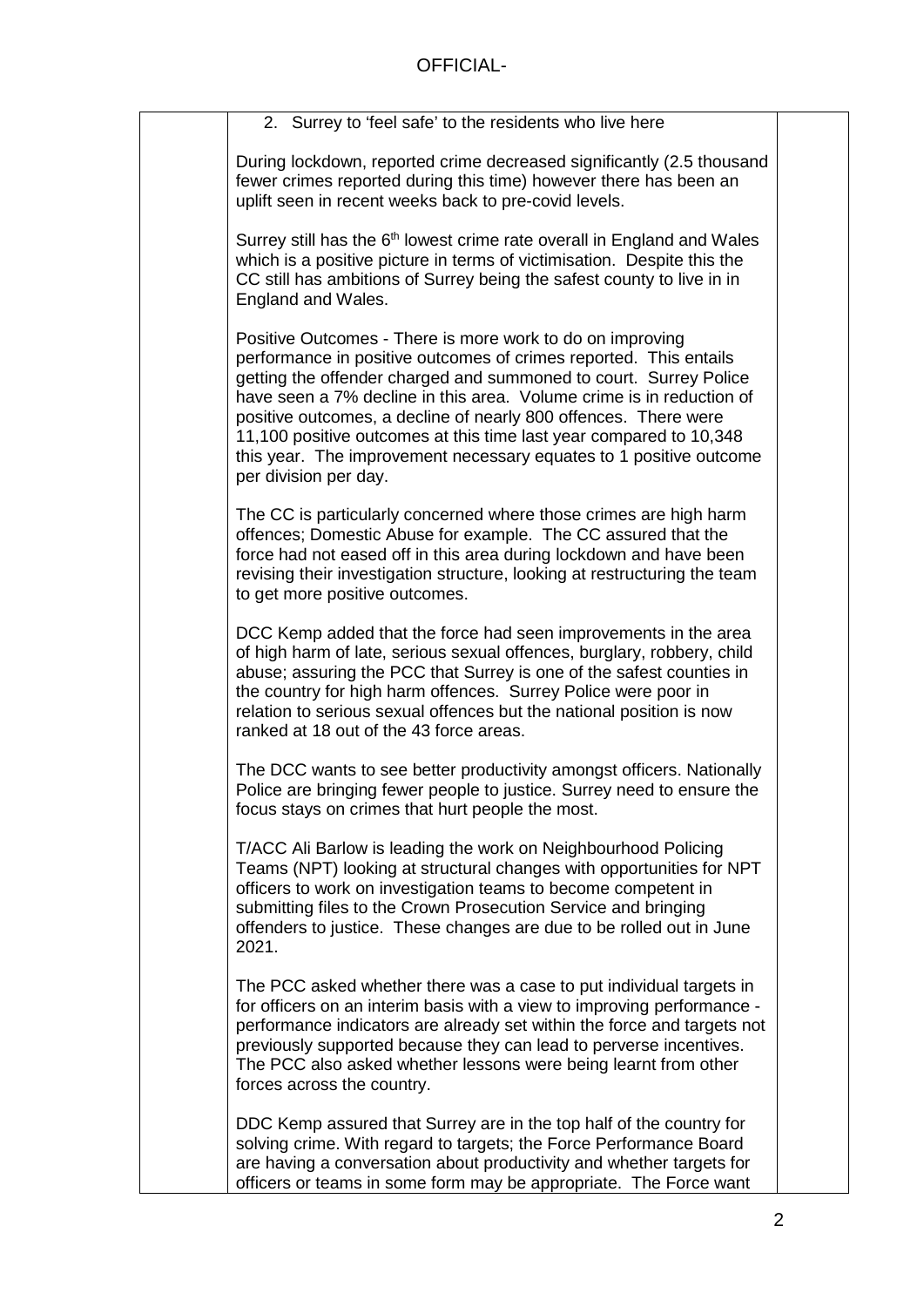| the focus to be kept on offences.                                                                                                                                                                                                                                                                                                                                                                                                                                                                                                                                                                                                                                                 |  |
|-----------------------------------------------------------------------------------------------------------------------------------------------------------------------------------------------------------------------------------------------------------------------------------------------------------------------------------------------------------------------------------------------------------------------------------------------------------------------------------------------------------------------------------------------------------------------------------------------------------------------------------------------------------------------------------|--|
| There are 3 strands to improving how Surrey Police tackle crime:<br>1. Best practice for Neighbourhood Policing Team<br>2. Best practice for review/resolution team<br>3. How Surrey Police deal with the most vulnerable cases;<br>Domestic abuse, Sexual assault, Child abuse                                                                                                                                                                                                                                                                                                                                                                                                   |  |
| The DCC is assured that the approach Surrey Police are taking is the<br>best approach and confirmed that they are continually scanning,<br>looking at best practice elsewhere.                                                                                                                                                                                                                                                                                                                                                                                                                                                                                                    |  |
| The PCC confirmed that supporting the most vulnerable was one of<br>the 3 overarching themes for his term in office.                                                                                                                                                                                                                                                                                                                                                                                                                                                                                                                                                              |  |
| The CC attended problem solving team training sessions which<br>showed real benefits in evidence led tactics being deployed. New<br>analysts/tactical advisors have increased the amount of problem<br>solving work taking place and are showing real promise.<br>This has shown a real benefit in the area of Anti-Social Behaviour<br>(ASB). Confidence levels in policing have gone up to 92%, up 4%<br>during the pandemic. Surrey are currently standing 7 <sup>th</sup> nationally in<br>the country for public confidence levels in police. The CC commented<br>that the force did a great deal during lockdown to support all<br>communities and it shows in the figures. |  |
| The PCC thanked the police teams for getting the right level since the<br>covid outbreak. He also remarked that the problem solving team were<br>fundamental in supporting the PCC's office in receiving just under<br>£550,000 worth of funding from the Home Office Safer Streets project<br>to be invested in crime deterrence and prevention improvements to an<br>area of North Stanwell.                                                                                                                                                                                                                                                                                    |  |
| The CC commented that he had not seen mass gatherings as yet in<br>Surrey and was thankful to the residents of Surrey for this.                                                                                                                                                                                                                                                                                                                                                                                                                                                                                                                                                   |  |
| The PCC raised the matter of Universities and students returning to<br>their studies; University of Surrey and University of Royal Holloway<br>being the two main campuses located in Surrey. The PCC has been<br>in contact with residents around Englefield Green and residents in<br>Egham and has emailed the Borough Commander asking for<br>reassurance that matters are in hand in line with current<br>legislation/regulations. The CC commented that Surrey students were<br>sensible people and that he was sure that they will be sticking to the<br>guidelines as are the majority of the population.                                                                 |  |
| Call handling – The force has seen an increase in demand of calls to<br>the contact centre and has introduced new services to support the<br>public in contacting them; understanding that the force need to be able<br>to handle digital contacts in the same way as 101 calls. 'Digital 101'<br>has been providing an excellent service and resulted in an uplift in<br>demand. This has put added pressure on the team, even more so at<br>a time of social distancing. The average wait time for a 101 call has<br>gone up from approximately 1 minute in July, to 3 minutes 15 seconds.<br>This is much longer than the CC would like. There are options to                  |  |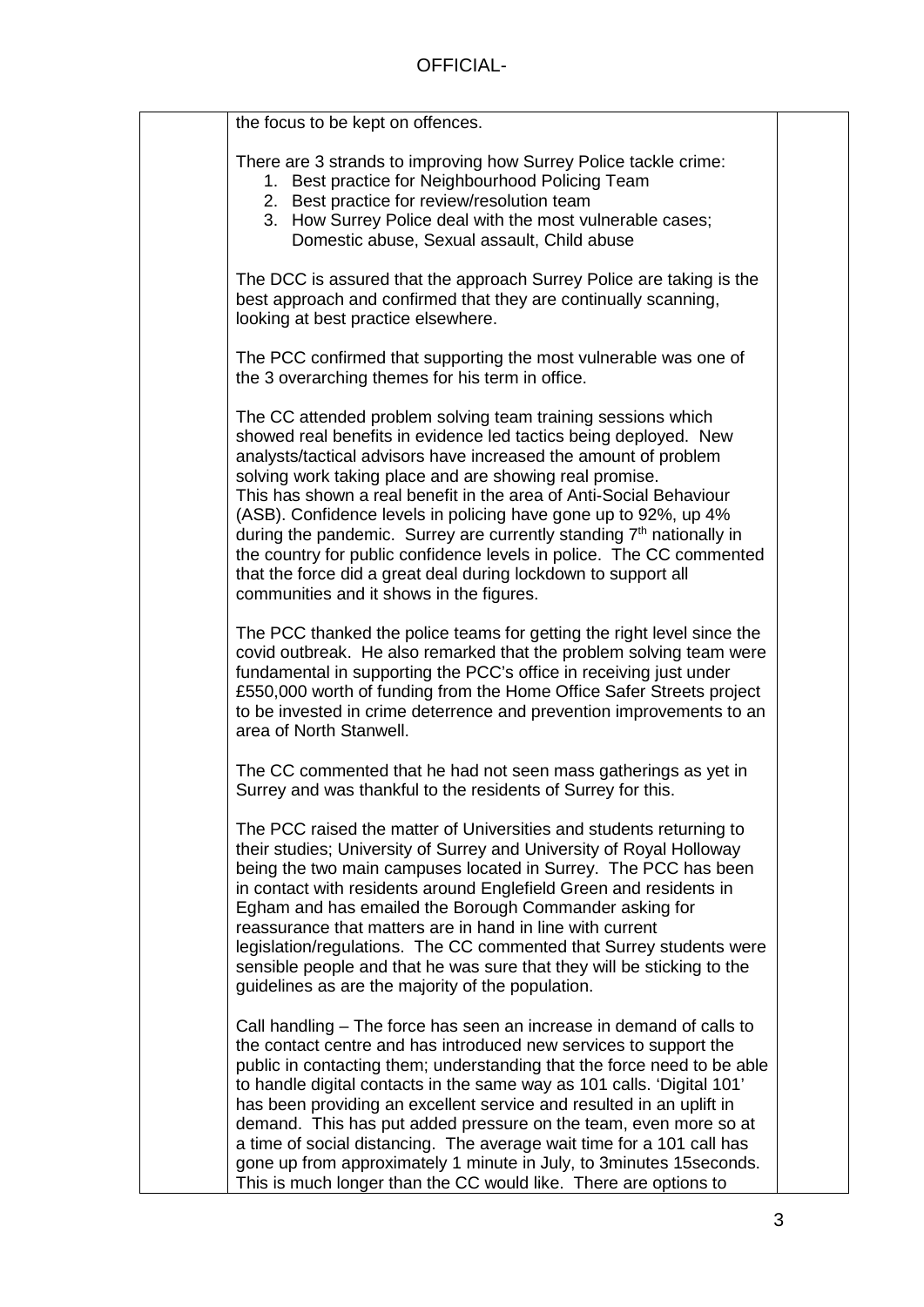| contact the Police by other means if preferable. August figures are in<br>a similar position, therefore the force have made temporary<br>promotions to help with the division of work across the contact centre<br>sites. Demand is being shared across other areas of the force with<br>additional funds being put into overtime to cope with increasing<br>demand.                                                                                                                                                                                                                                                                                                                                                                                                                                                                            |
|-------------------------------------------------------------------------------------------------------------------------------------------------------------------------------------------------------------------------------------------------------------------------------------------------------------------------------------------------------------------------------------------------------------------------------------------------------------------------------------------------------------------------------------------------------------------------------------------------------------------------------------------------------------------------------------------------------------------------------------------------------------------------------------------------------------------------------------------------|
| The PCC remarked that there is much better queue handling software<br>in place now which in his experience of calling 101, had been very<br>good.                                                                                                                                                                                                                                                                                                                                                                                                                                                                                                                                                                                                                                                                                               |
| The CC gave an example of someone using the online service,<br>starting their contact with Surrey Police when at home getting the kids<br>ready for school and then picking up the contact again when at work<br>whereby the matter was resolved. He went on to confirm that<br>Emergency response times have been consistent.                                                                                                                                                                                                                                                                                                                                                                                                                                                                                                                  |
| Counter Terrorism and Prevent – The force are working on new<br>support material through mobile devices for frontline staff.                                                                                                                                                                                                                                                                                                                                                                                                                                                                                                                                                                                                                                                                                                                    |
| Confidence levels in Surrey Police - This has moved up 3 places<br>nationally. Confidence in Neighbourhood Policing is now at 92% which<br>is excellent progress.                                                                                                                                                                                                                                                                                                                                                                                                                                                                                                                                                                                                                                                                               |
| The PCC questioned whether there was a danger that Surrey Police<br>could go for quick wins and take their eye off the ball in Detective<br>incidents. The CC explained that the science behind confidence levels<br>in Policing is in understanding the community issues; working with the<br>communities to solve the problems. The force need to be able to do<br>both.                                                                                                                                                                                                                                                                                                                                                                                                                                                                      |
| The PCC shared that he and the CC welcomed 18 new PCSOs into<br>training yesterday and publically passed his congratulations onto the<br>recruits, welcoming them to the Surrey Police family.                                                                                                                                                                                                                                                                                                                                                                                                                                                                                                                                                                                                                                                  |
| Police Now students joining in July of this year officially started this<br>week and are making excellent progress.                                                                                                                                                                                                                                                                                                                                                                                                                                                                                                                                                                                                                                                                                                                             |
| Victims Satisfaction/Surveys by text - Surrey are in a stable position<br>with overall victim satisfaction at 1.7%, a slight decrease. Keeping<br>victims informed saw the lowest drop at 64% however this is still a<br>good figure. The CC explained that figures are more volatile in this<br>area. Being kept informed is really important to residents and the force<br>are working on this. The PCC questioned whether the responsibility to<br>keep victims informed sat with the Victim and Witness Care Unit, or<br>the officer in charge of the case. The CC confirmed it was generally<br>the responsibility of the officer dealing with the case to keep victims<br>informed. The DCC offered that it was the officer's responsibility up to<br>the point of charge and then the focus was on the Victims and Witness<br>Care Unit. |
| The DCC assured that officers keeping victims informed had improved<br>considerably in the past 3 years. Surrey Police are now 2.5 times as<br>good at keeping people informed than they were 3 years ago. Not all<br>forces measure this. It was made a requirement 4 years ago but is no                                                                                                                                                                                                                                                                                                                                                                                                                                                                                                                                                      |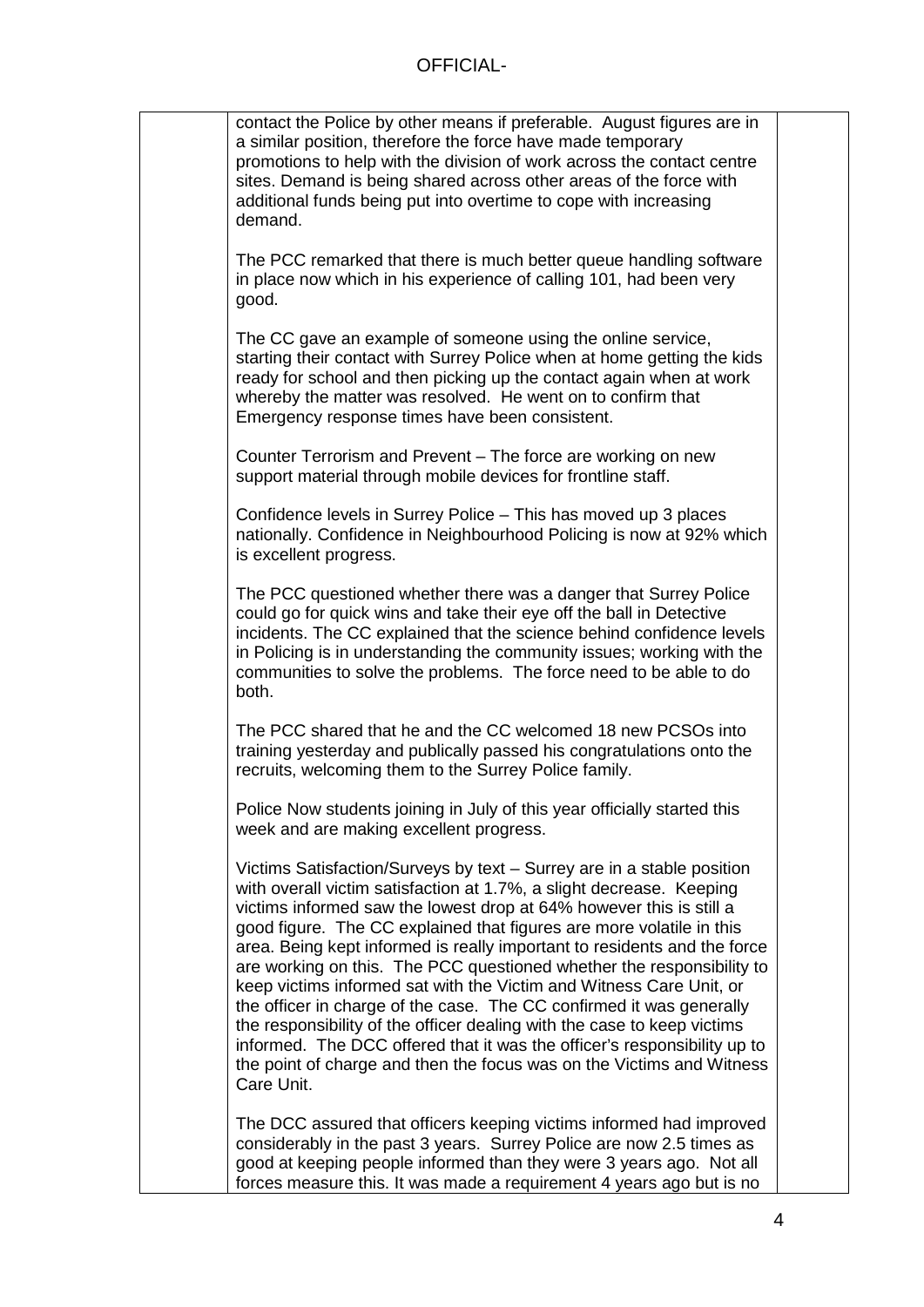| longer the case, Surrey choose to continue monitoring this.                                                                                                                                                                                                                                                                                                                                                                                                                                                                                                                                                                                                                                                                                                                                                          |  |
|----------------------------------------------------------------------------------------------------------------------------------------------------------------------------------------------------------------------------------------------------------------------------------------------------------------------------------------------------------------------------------------------------------------------------------------------------------------------------------------------------------------------------------------------------------------------------------------------------------------------------------------------------------------------------------------------------------------------------------------------------------------------------------------------------------------------|--|
| The CC offered that page 10 of the Performance report holds more in-<br>depth analysis in this area. He also advised the PCC to look at victim<br>satisfaction in anti-social behaviour which was 66% in the latest<br>quarter.                                                                                                                                                                                                                                                                                                                                                                                                                                                                                                                                                                                      |  |
| Preventing Harm - Surrey's High Intensity Programme continues to<br>see reductions on repeat vulnerable missing people. This has not<br>reached a plateau yet. There were 1000 repeat missing people<br>recorded 2 years ago and just under 500 recorded at the present day.<br>There has been a significant reduction in this number due to problem<br>solving work. The PCC congratulated the CC on this.                                                                                                                                                                                                                                                                                                                                                                                                          |  |
| The force have been tracking repeats on serial Domestic Abuse (DA)<br>perpetrators, looking at an uptake in trend. There are over 1,000<br>perpetrators across the county. Repeat offenders are serial<br>perpetrators who offend against more than one victim moving from<br>one relationship to another and continue to offend. The force are now<br>better at recording DA and confidence levels have gone up. The DCC<br>confirmed that there is a National Domestic Abuse Commissioner<br>coming into post soon.                                                                                                                                                                                                                                                                                                |  |
| Surrey Police are looking at what programmes work and what can be<br>better achieved in partnership with Probation. Probation use a matrix<br>to identify the most serious offenders $-46$ of which currently are<br>Domestic Abuse perpetrators. Joint work is ongoing between<br>Probation and Surrey Police ensuring that these people are being<br>looked at through multi agency meetings such as MARAC (Multi<br>Agency Risk Assessment Conference) and MATAC (Multi Agency<br>Tasking and Coordination). Claire's Law which was legislated 2 years<br>ago permits a person to ask the Police if an individual is known to<br>them for Domestic Abuse. Surrey are processing 60 applications<br>currently in this regard. The force are conscious that it is important to<br>gain trust right from the outset. |  |
| The PCC reiterated the figure of over 1,000 known serial perpetrators<br>of DA in Surrey and asked the CC to give assurance that communities<br>are safe.                                                                                                                                                                                                                                                                                                                                                                                                                                                                                                                                                                                                                                                            |  |
| The CC answered honestly in saying that victims are not safe. DA is a<br>huge problem for society and individuals need all communities to<br>support on this; families, friends, neighbours need to support. This is<br>the reason that the Police place Domestic Abuse at such a high<br>priority.                                                                                                                                                                                                                                                                                                                                                                                                                                                                                                                  |  |
| Mental Health – The force saw an increase in mental health reporting<br>and incidents during lockdown and work with a range of partnerships<br>which mean they are able to stabilise those incidents they are<br>attending. There have been increases in the number of section 136<br>issued which is detention under the Mental Health Act. Pre-covid the<br>force were seeing 30-40 sections per month which went up to around<br>50 in May/June time. The figure was up from 3 – 6 in May/June for<br>young people under the age of 18.                                                                                                                                                                                                                                                                           |  |
|                                                                                                                                                                                                                                                                                                                                                                                                                                                                                                                                                                                                                                                                                                                                                                                                                      |  |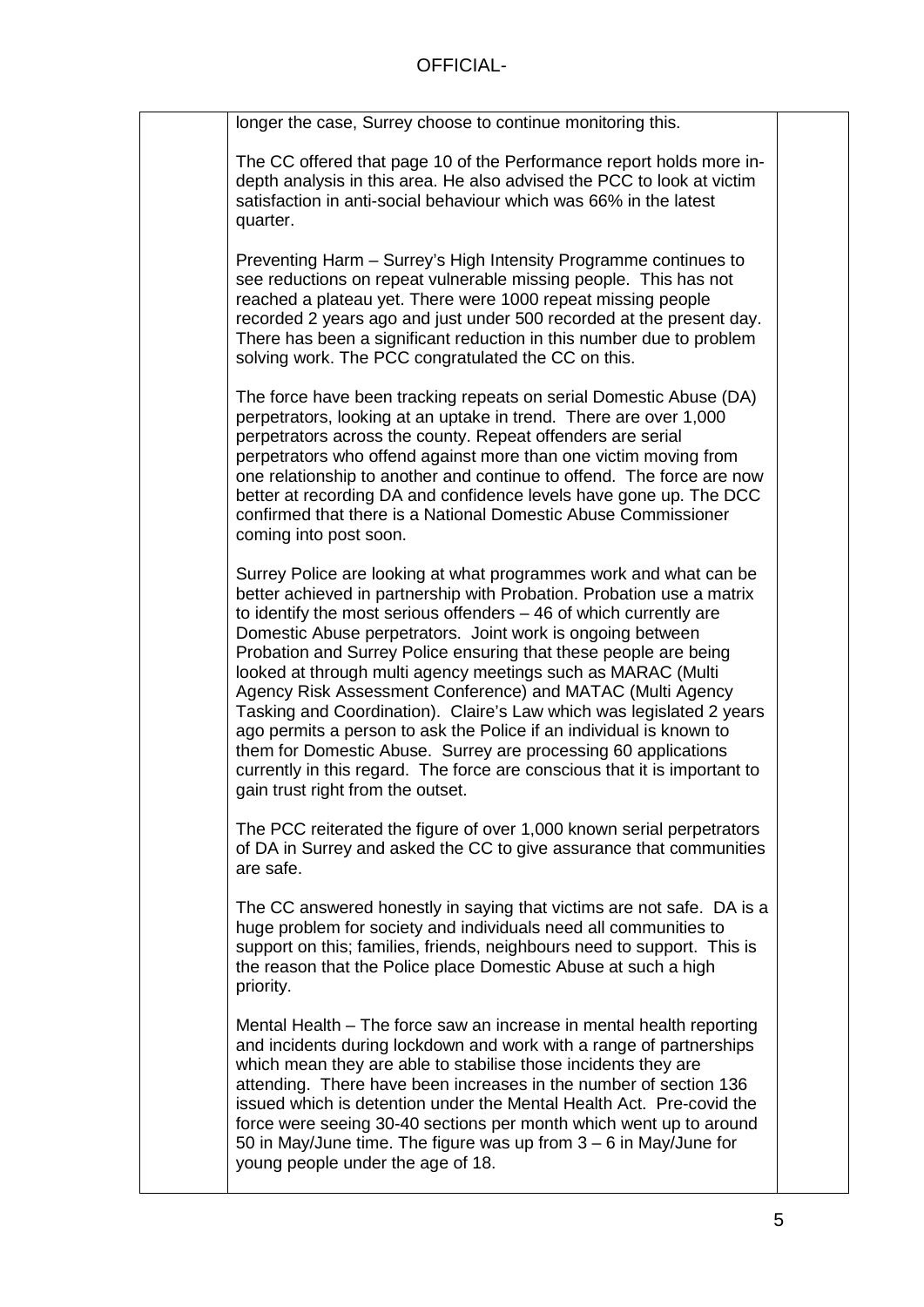|               | The CC commented that the force aim is to do more preventative,<br>partnership work around mental health but will always be there to<br>support individuals to receive the appropriate support and care when<br>in crisis.                                                                                                                                                                                                                                                                                                                                                                                                                                                                                                        |            |
|---------------|-----------------------------------------------------------------------------------------------------------------------------------------------------------------------------------------------------------------------------------------------------------------------------------------------------------------------------------------------------------------------------------------------------------------------------------------------------------------------------------------------------------------------------------------------------------------------------------------------------------------------------------------------------------------------------------------------------------------------------------|------------|
|               | Joint Response Unit has gone well and there are plans to expand.                                                                                                                                                                                                                                                                                                                                                                                                                                                                                                                                                                                                                                                                  |            |
|               | PCC reviewed the Force Performance Scorecard noting that the<br>number of Detective Constables is down 23 members. This is directly<br>linked to an internal investigation structure review looking at the levels<br>of investigation work and whether this can be done by another. There<br>is an increasing number of Detectives being recruited through different<br>routes and increased diversity amongst these candidates; more<br>females and more individuals from ethnic groups who do not identify<br>themselves as white British. There are a lot of new Detectives coming<br>from outside policing with early indications showing they are high<br>calibre recruits. The CC is really pleased with how this has gone. |            |
| <b>Action</b> | DCC Kemp to update the PCC on outcome of the conversations<br>surrounding officer productivity/targets.                                                                                                                                                                                                                                                                                                                                                                                                                                                                                                                                                                                                                           | <b>DCC</b> |
| 3.            | <b>Finance Report</b>                                                                                                                                                                                                                                                                                                                                                                                                                                                                                                                                                                                                                                                                                                             |            |
|               | Peter Gillett (PG) talked through the highlights of the report based on<br>the end of Quarter 1. Annual Revenue Expenditure is forecasting a<br>small underspend. Force expenditure has incurred as a result of the<br>pandemic in supplying Personal Protective Equipment (PPE).<br>£900,000 spent in terms of local procurement. Costs have been<br>mitigated by grants and savings made across the force in training and<br>other costs.                                                                                                                                                                                                                                                                                       |            |
|               | Weekly financial risk meetings are taking place to manage all potential<br>risks from covid issues. This was the big issue at the end of Quarter 1<br>and one that needed to be managed accordingly.                                                                                                                                                                                                                                                                                                                                                                                                                                                                                                                              |            |
|               | The PCC raised overtime costs which are exceeding the budgets in<br>this area. PG assured he is keeping this under close monitoring.                                                                                                                                                                                                                                                                                                                                                                                                                                                                                                                                                                                              |            |
|               | The PCC clarified that he still expects year on year efficiency savings<br>from the force. PG gave assurances that efficiency and productivity<br>gain will continue to be a strong focus for all. PG is confident that fleet<br>management is as it should be and added that telematics has now<br>been installed in all vehicles.                                                                                                                                                                                                                                                                                                                                                                                               |            |
|               | Proceeds of Crime Act (POCA) - Noted that Miranda Kadwell recently<br>shared a detailed analysis through the PCC's Chief Financial Officer,<br>Kelvin Menon.                                                                                                                                                                                                                                                                                                                                                                                                                                                                                                                                                                      |            |
|               | Capital Expenditure – The ability of Surrey Police to achieve capital<br>receipts has been hampered by the pandemic. Capital receipts,<br>reserves and grants are the key ways in which the force fund<br>buildings, technology etc. There is a variance of 1.3 million for the year<br>which is relatively small however the Finance team are keeping a                                                                                                                                                                                                                                                                                                                                                                          |            |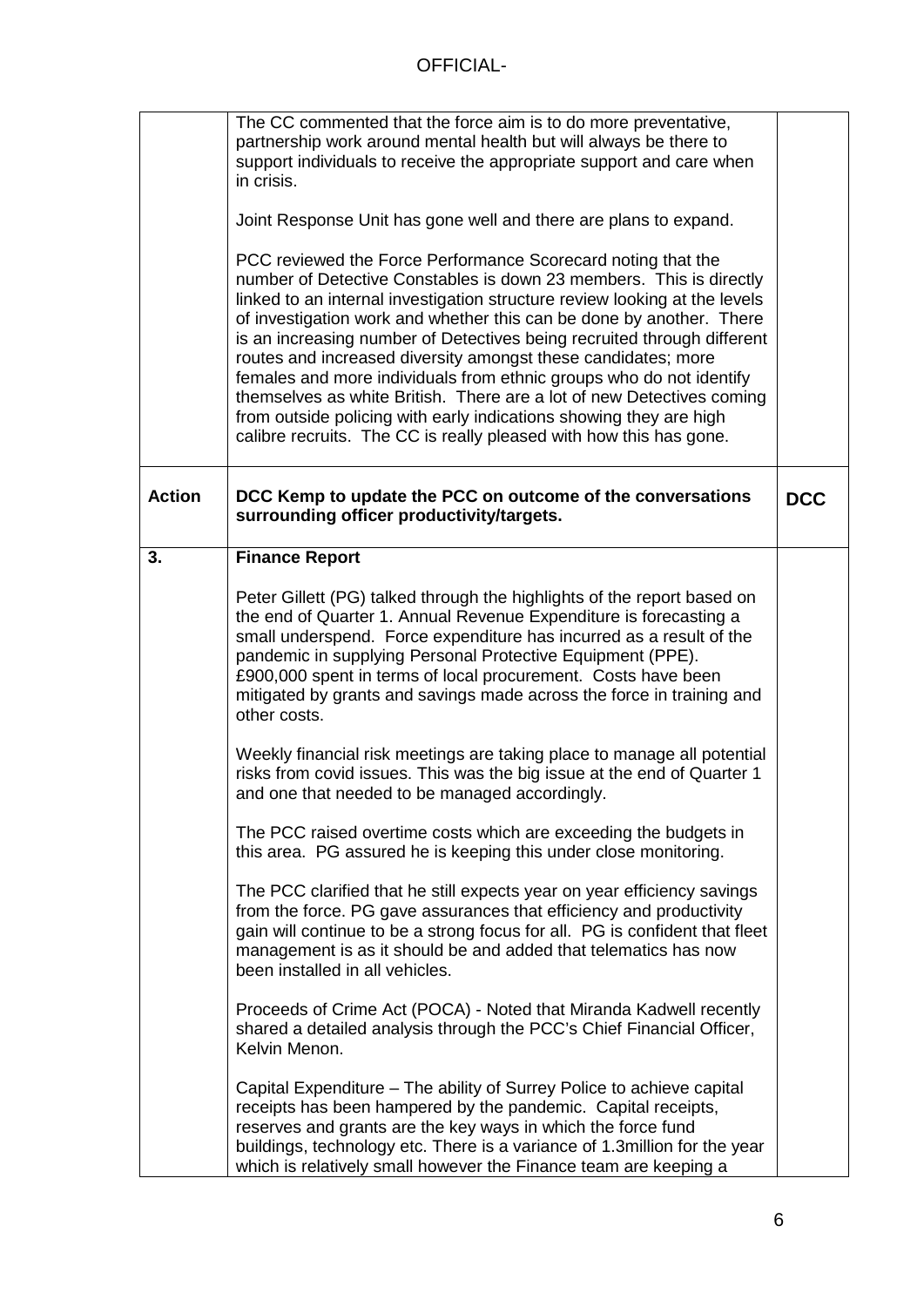|    | close eye on this.                                                                                                                                                                                                                                                                                                                                                                                                                                                                                                                                                                                                                                                                                                                                                                                                           |  |
|----|------------------------------------------------------------------------------------------------------------------------------------------------------------------------------------------------------------------------------------------------------------------------------------------------------------------------------------------------------------------------------------------------------------------------------------------------------------------------------------------------------------------------------------------------------------------------------------------------------------------------------------------------------------------------------------------------------------------------------------------------------------------------------------------------------------------------------|--|
|    | Kelvin Menon commented that the level of spend looks low in relation<br>to the budget. The impact on construction work has had an impact.                                                                                                                                                                                                                                                                                                                                                                                                                                                                                                                                                                                                                                                                                    |  |
| 4. | <b>Body Worn Video (BWV)</b>                                                                                                                                                                                                                                                                                                                                                                                                                                                                                                                                                                                                                                                                                                                                                                                                 |  |
|    | BWV is a good example of the need to drive for efficiencies. Cloud<br>system now received with excellent feedback from colleagues. The<br>system is very flexible, easier to use and is a real success story.<br>There have been some issues with docking but this is now making<br>good progress with 11 physical docking locations across Surrey and<br>Sussex.                                                                                                                                                                                                                                                                                                                                                                                                                                                            |  |
|    | The PCC questioned whether every officer who needs BWV was now<br>able to access it. The CC explained that the new system meant that<br>the kit was not personally issued to officers. That meant that officers<br>who need BWV were more easily able to pick up and drop off the kit<br>when needed.                                                                                                                                                                                                                                                                                                                                                                                                                                                                                                                        |  |
| 5. | <b>BAME Disproportionality Report</b>                                                                                                                                                                                                                                                                                                                                                                                                                                                                                                                                                                                                                                                                                                                                                                                        |  |
|    | The DCC as the lead for Surrey on Equality, Diversity and Human<br>Rights and Chair of the Inclusion Board provided the highlights from<br>the report.                                                                                                                                                                                                                                                                                                                                                                                                                                                                                                                                                                                                                                                                       |  |
|    | The DCC clarified that the disproportionality rate has been calculated<br>using the 2011 Surrey census data and acknowledged that the<br>population of Surrey will have become much more diverse in 2020.                                                                                                                                                                                                                                                                                                                                                                                                                                                                                                                                                                                                                    |  |
|    | In the 12 months up to $30th$ June – 6,771 incidents of stop and search<br>were recorded in Surrey. This increased during the restricted part of<br>the pandemic. It was easier to stop criminal activity during this time as<br>offenders were not always abiding by the lockdown rules.                                                                                                                                                                                                                                                                                                                                                                                                                                                                                                                                    |  |
|    | Individuals stopped and searched from Black, Asian, Minority Ethnic<br>(BAME) groups increased by over 3%. The average age of BAME<br>individuals was younger than the white individuals stopped when<br>looking at a median age. From the County Lines offenders identified,<br>half of these individuals were black and coming in to Surrey from other<br>areas. The DCC assured that there is a robust scrutiny process<br>around the use of stop and search looking at conscious and<br>unconscious bias. Dip testing analysis is conducted on those<br>stopped, 46 BAME individuals and 46 white individuals. Reviews of<br>body worn video are also conducted. The force use people from<br>outside policing to assist with scrutiny from different backgrounds.<br>HMICFRS have commented positively on this process. |  |
|    | The PCC's view on the use of stop and search in Surrey is that it is<br>conducted fairly and favourably and that it has a purpose in preventing<br>criminality and offending.                                                                                                                                                                                                                                                                                                                                                                                                                                                                                                                                                                                                                                                |  |
|    | The same level of scrutiny is applied to police use of force. Dip<br>sampling was taken of 30 black individuals and 30 white. The DCC<br>assured that the levels of force used by Surrey Police are deemed<br>appropriate.                                                                                                                                                                                                                                                                                                                                                                                                                                                                                                                                                                                                   |  |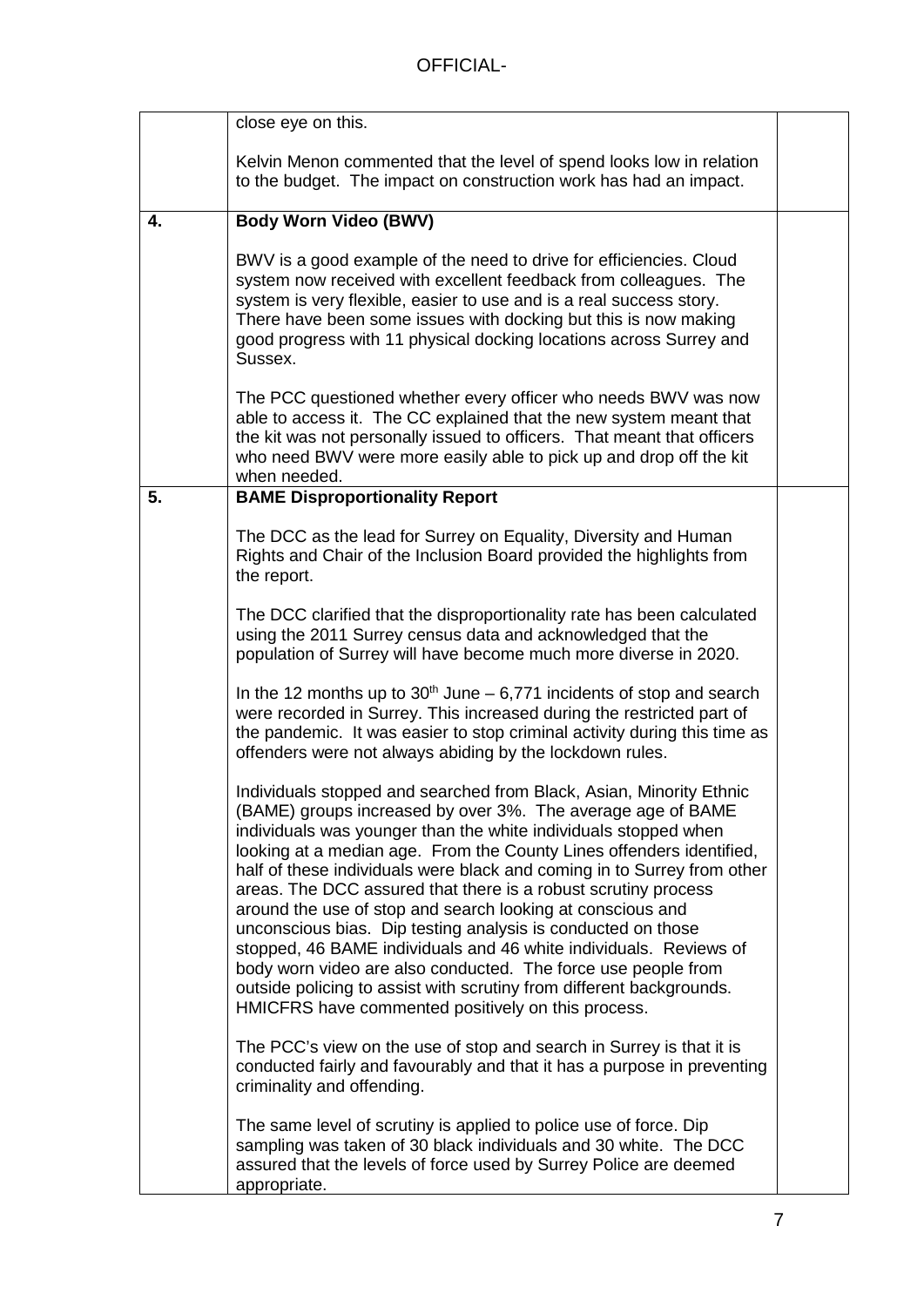|               | Crime Satisfaction Survey - 92% white people compared with 86.8%<br>of black people were confident in Surrey Police at the start of the year.<br>There has been a reduction in confidence levels over the year from<br>the BAME community which is concerning but is in correlation with<br>events/campaigns that have occurred internationally and nationally<br>with the murder of George Floyd and Black Lives Matter movements.<br>Workforce Diversity - The DCC gave a recent example of speaking<br>with a female recruit from a Jamaican background who had<br>experienced concerns from her family in her joining Surrey Police.<br>She informed the DCC that despite these concerns she was<br>determined to sign up and since starting with the force she has been<br>inspired by the people she has met and the support she has received<br>from the organisation.<br>Compliance – Two things to consider in this area; there are more<br>recordings of compliance with black men than white. Higher ratio of<br>incorrect recording when reviewing body worn video evidence. This<br>highlights legitimacy issues suggesting that the levels of compliance<br>can be less for black men. There are reasons for this.<br>The CC explained that the most common use of force is compliant<br>hand cuffing, this is most commonly used in stop and search incidents<br>for drugs. Op Viking on East Surrey sees a higher number of<br>individuals from BAME communities stopped and searched in line with<br>county lines and drug offences.<br>The PCC asked whether it was time to update the targets/measures to<br>be more ambitious on recruiting BAME individuals.<br>The DCC responded that BAME recruits were 46% up on last year's |            |
|---------------|------------------------------------------------------------------------------------------------------------------------------------------------------------------------------------------------------------------------------------------------------------------------------------------------------------------------------------------------------------------------------------------------------------------------------------------------------------------------------------------------------------------------------------------------------------------------------------------------------------------------------------------------------------------------------------------------------------------------------------------------------------------------------------------------------------------------------------------------------------------------------------------------------------------------------------------------------------------------------------------------------------------------------------------------------------------------------------------------------------------------------------------------------------------------------------------------------------------------------------------------------------------------------------------------------------------------------------------------------------------------------------------------------------------------------------------------------------------------------------------------------------------------------------------------------------------------------------------------------------------------------------------------------------------------------------------------------------------------------------------------------|------------|
|               | figures. Although this is not where Surrey Police want to be, it is a<br>marked improvement on previous years. The force are doing a great<br>deal to bring in a more diverse workforce; ways to join up are more<br>varied. The DCC is optimistic and working to improve on this figure.                                                                                                                                                                                                                                                                                                                                                                                                                                                                                                                                                                                                                                                                                                                                                                                                                                                                                                                                                                                                                                                                                                                                                                                                                                                                                                                                                                                                                                                            |            |
|               | PCC expressed that he would like to see more reporting on other<br>areas of minority categories in line with the 9 protected characteristics<br>named under the Equality and Diversity Act 2010. DCC confirmed that<br>Surrey Police had shot up the list in Stonewall's Workplace Equality<br>rankings. Surrey Police are doing much better in their representation<br>of women in senior positions; the two Assistant Chief Constables<br>positions are currently held by women.                                                                                                                                                                                                                                                                                                                                                                                                                                                                                                                                                                                                                                                                                                                                                                                                                                                                                                                                                                                                                                                                                                                                                                                                                                                                   |            |
| <b>Action</b> | CC to keep PCC updated on disproportionality within the force;<br>stop and search/compliance/use of force.                                                                                                                                                                                                                                                                                                                                                                                                                                                                                                                                                                                                                                                                                                                                                                                                                                                                                                                                                                                                                                                                                                                                                                                                                                                                                                                                                                                                                                                                                                                                                                                                                                           | cc         |
| <b>Action</b> | PCC would like to see a report in a years' time on what has<br>changed within the force recruitment process (Sept 2021)                                                                                                                                                                                                                                                                                                                                                                                                                                                                                                                                                                                                                                                                                                                                                                                                                                                                                                                                                                                                                                                                                                                                                                                                                                                                                                                                                                                                                                                                                                                                                                                                                              | <b>DCC</b> |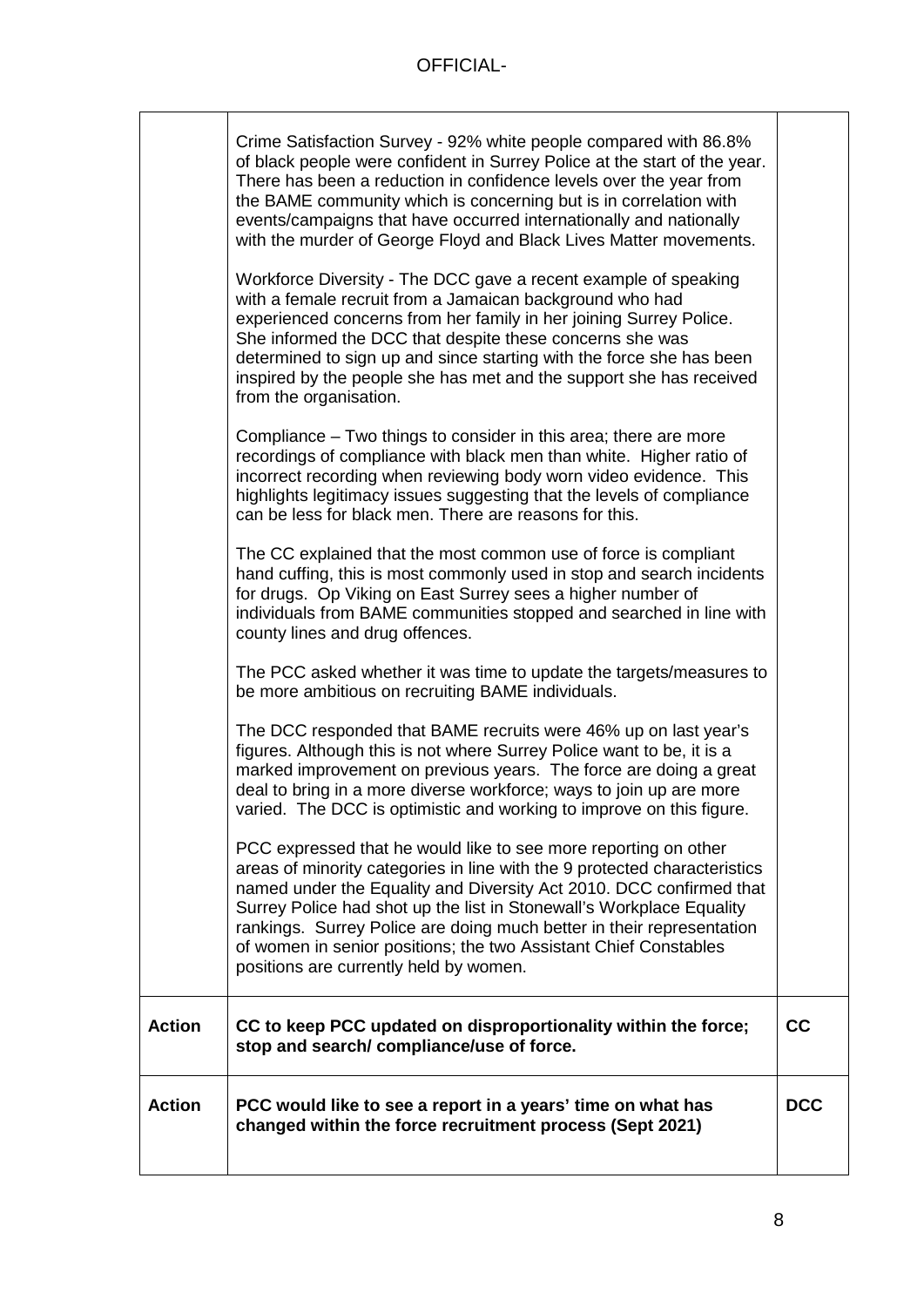| 6.            | <b>Estates Strategy - Housing Support</b>                                                                                                                                                                                                                                                                                                                                                                                                                                                                                                                                                      |    |
|---------------|------------------------------------------------------------------------------------------------------------------------------------------------------------------------------------------------------------------------------------------------------------------------------------------------------------------------------------------------------------------------------------------------------------------------------------------------------------------------------------------------------------------------------------------------------------------------------------------------|----|
|               | There are currently 40 houses owned by Surrey Police located across<br>the county, mainly 3 bed properties. Half of these are rented. A<br>number of properties are awaiting refurbishment. There is an<br>opportunity now to review the housing stock and to further reinvest or<br>retain properties within the portfolio. Discussions circulating about<br>making some of the units smaller. There is a lot of work ongoing in<br>obtaining up to date surveys relating to the condition and market value<br>of the properties.                                                             |    |
|               | The PCC asked whether this work was under the Building the Future<br>Banner. PG explained that it was being led by HR/Estates colleagues<br>given the links to recruitment and retention, but was very closely<br>aligned with the wider BTF strategy.                                                                                                                                                                                                                                                                                                                                         |    |
| <b>Action</b> | PG to provide an update on housing stock in the November<br>Performance Meeting as part of the wider Estates Strategy.                                                                                                                                                                                                                                                                                                                                                                                                                                                                         | PG |
| 7.            | <b>EU Transition Briefing</b>                                                                                                                                                                                                                                                                                                                                                                                                                                                                                                                                                                  |    |
|               | Op Merrywood is the response to the police elements of the EU<br>transition. The CC assured that Surrey Police have a fairly robust<br>command strategy in place for this. Plans are well rehearsed and<br>exercised including a scenario plan with partners. The CC has met<br>the Chair of the Local Resilience Forum ensuing that the Police are<br>involved in all conversations about this.                                                                                                                                                                                               |    |
|               | Challenges foreseen with the exit from the EU are protests, affected<br>transport links, port issues, and Surrey's locality in being adjacent to<br>Hampshire and close to Kent with their own port-related issues.<br>Surrey Police are looking to minimise the impact of the transport<br>network in providing mutual aid - supplying officers to Kent to deal<br>with some challenges they may face at the port. Dealing effectively<br>with the response to covid will still be ongoing by the time the exit<br>happens. The CC is confident that Surrey is as prepared as they can<br>be. |    |
|               | No communication had been received from the Government in terms<br>of planning assumptions. Challenges remain over the arrangement<br>with European partners and arrest warrants. Police are still able to<br>exchange information and arrest outside of jurisdiction. This will<br>however become more challenging and bureaucratic upon exiting the<br>EU. The CC confirmed the national arrangement is well in hand.                                                                                                                                                                        |    |
| 8.            | <b>Roads Policing</b>                                                                                                                                                                                                                                                                                                                                                                                                                                                                                                                                                                          |    |
|               | The HMICFRS report into Roads Policing is very much in the spotlight<br>currently. Surrey Police were not inspected as part of the report but<br>have taken note of the recommendations. The real focus across<br>Surrey is in denying criminals the use of the road network and<br>reducing the number of individuals killed/seriously injured (KSI). The<br>figure for KSIs remains low in Surrey and is significantly lower than<br>last year.                                                                                                                                              |    |